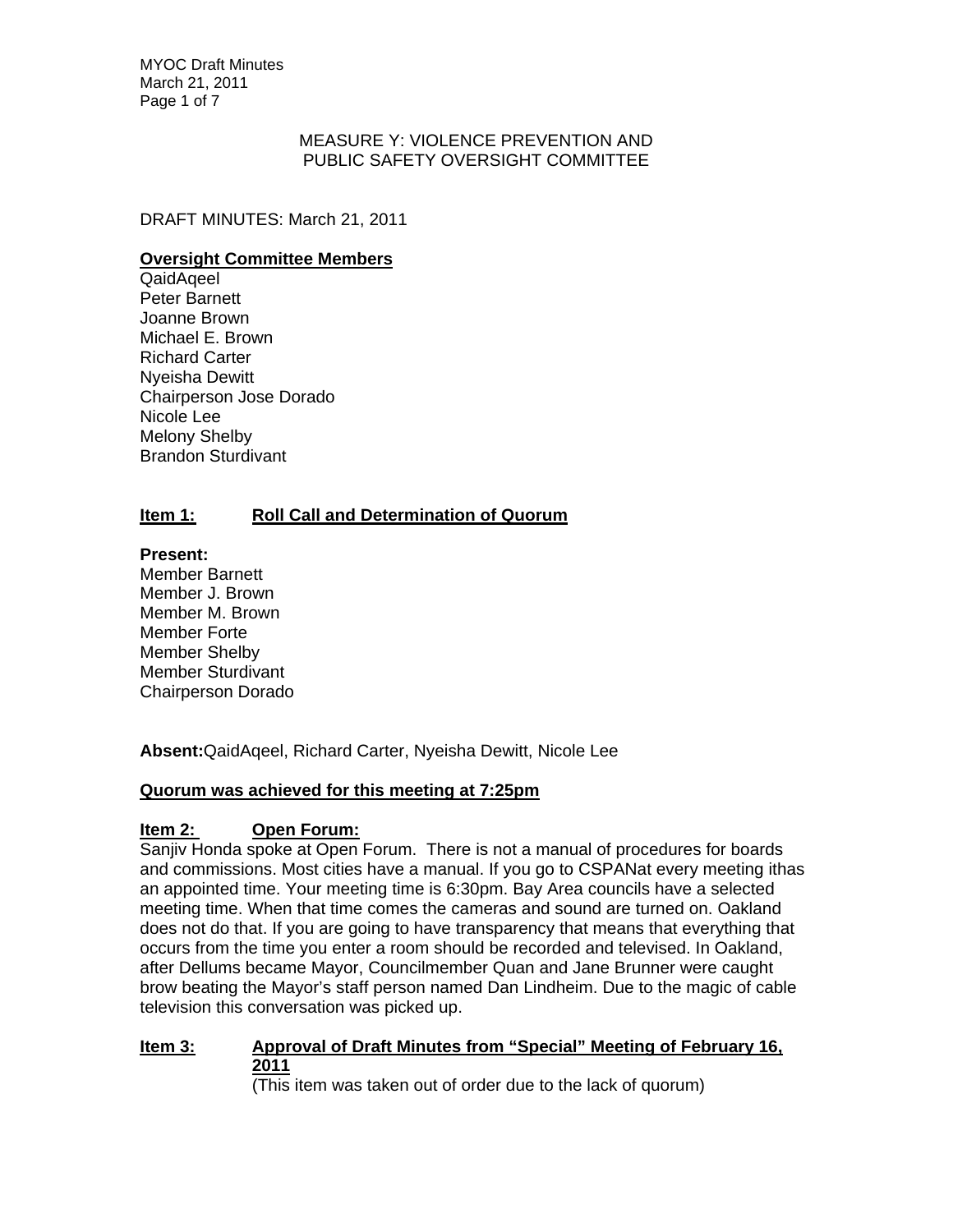MYOC Draft Minutes March 21, 2011 Page 2 of 7

- **Motion:** Member J. Brown made a motion to approve the minutes the "Special" Meeting of February 16, 2011. Member Barnett seconded. Members Shelby, M. Brown, and Forte abstained.
- **Action:** Motion approved.

**Item 4: Discussion: How to Forward Information/Recommendations from Oversight Committee to City Administrator, Public Safety Committee, City Council and Mayor's Office (Staff)**

(This item was taken out of order)

Chairperson Dorado began the conversation. Chairperson Dorado requested that Sara Bedford approach the mic and speak to the follow-up of a report that was previously requested by the Committee. Ms. Bedford stated that she would come to this Committee in May. Hopefully with the recommendations for renewal with the third and final year of the current third year cycle of the grantee funding cycle of the prevention programs. Currently, DHS is conducting site visits, which is a standard part of the monitoring process. Ms. Bedfordsuggested that a lot of the members had expressed interest in attending the site visits. Then they will develop draft recommendations that they will take to the Public Safety Committee. Time permitting these recommendations will go to the Oversight Committee first.

Member J. Brown requested information on the timeline. Ms. Bedford replied that in order to have contract renewed and running by July 1<sup>st</sup> DHS would like to take their recommendations to the Public Safety Committee on May  $24<sup>th</sup>$ . DHS will not have completed site visits until the end of April. So the earliest the report will be ready is the first week of May. They would like to bring the report to the Committee sometime in early May. This could be at a regular meeting or at a special meeting earlier in the month which would give the Committee time before the Public Safety Committee hears it.

Ms. Bedford suggested that she would like to bring the report to the Oversight Committee May 1<sup>st</sup> or May3rd, or close to the last week of April. DHS will bring the report whenever it makes sense for this Committee's schedule. The item is scheduled for the  $4<sup>th</sup>$  Tuesday in May for the Public Safety Committee. Hopefullyit will be approved by the full Council by the first week in June. This would give them enough time to renew those contracts by July 1.

Chairperson Dorado inquired whether Ms. Bedford would be able to have a report available to the Committee by May 16<sup>th</sup>. Ms. Bedford replied in the affirmative. Chairperson Dorado affirmed that this would give the Committee enough time to have something ready for the May 24, 2011 Public Safety Committee meeting.

Mr. Barnett requested information from Ms. Bedford about the substance of the report. Ms. Bedford replied that the Committee will be provided with a 1-2 page summary for every grantee. It will include highlights from the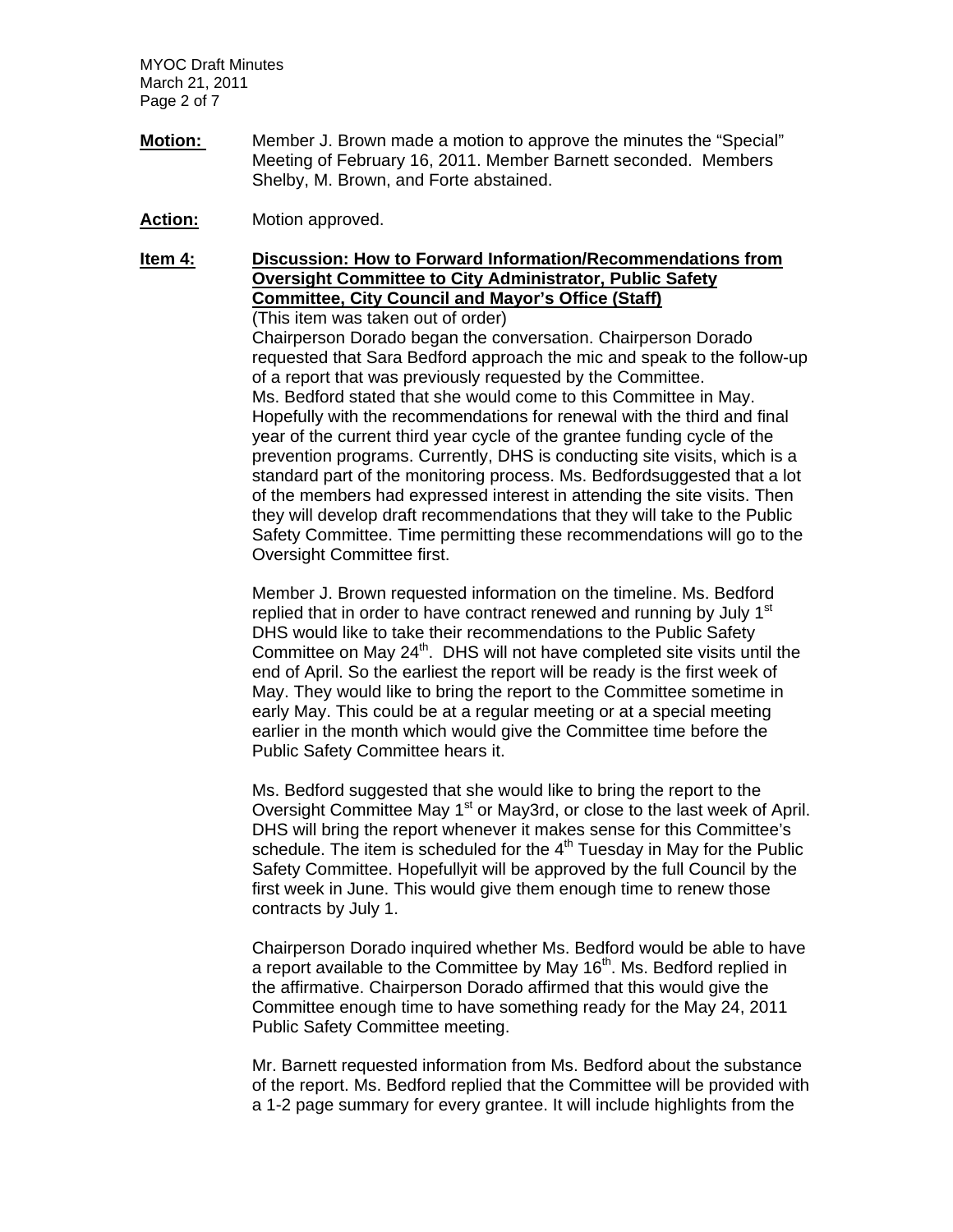MYOC Draft Minutes March 21, 2011 Page 3 of 7

> evaluation, findings from the site visit and a summary of their availability to meet their benchmarks throughout the year including the  $3<sup>rd</sup>$  quarter, the report will be lengthy and that is why it will be provided in the format described. The report provided by DHS will not be lengthy as it will only describe the grantee's activities, success, and highlights from the monitoring process and DHS recommendations for renewal. They may also recommend a provisional renewal.

Member J. Brown discussed with the Committee the time limitations of the report being available by May  $3<sup>rd</sup>$ . Ms. Brown expressed concern over the Committee not having enough time to read over and make recommendations on the report before it went to PublicSafety Committee. Ms. Bedford replied that the report would need to be submitted to the City Administrator by May  $3<sup>rd</sup>$ . Shortly thereafter the report could be made available to the Committee, and review it in advance of the May  $16<sup>th</sup>$ meeting.

Chairperson Dorado suggested that if the Oversight Committee receives the report in advance of the May  $16<sup>th</sup>$  meeting and Ms. Bedford present s to the Committee on the 16<sup>th</sup>, the Committee will have 10 days to put in writing a document to the Public Safety Committee. Chairperson Dorado also mentioned if the draft goes to the City Admin by the  $3^{rd}$  then, the Committee will have 10 + days to review the document before it comes to the Committee.

Staffer Harmon commented that the Committee will not have access to the Draft copy of the report until the City Administrator signs off on it. This process can take up to a week or more.

Chairperson Dorado offered that the report does not have to be in its final form. Instead a draft version will be acceptable to the Committee, even if it is not signed.

Staffer Harmon replied that this is usually not the practice; however a request will be made.

Member J. Brown suggested having a special meeting in May  $9<sup>th</sup>$  for the purpose of reviewing the report and recommendations. However, in order for the report to meet the 72hr publishing requirement the report would have to be signed no later than Wednesday, May  $4<sup>th</sup>$ . Member Brown inquired whether this would be possible given the process with the City Administrator's Office.

Staffer Harmon replied that this is exactly the issue. If the report is not given to the CAO until the beginning of May, it is unlikely a signature will be provided in enough time to publish for the May  $9<sup>th</sup>$  meeting.

Member J. Brown commented that this leaves the Committee very little time to read and discuss the documents.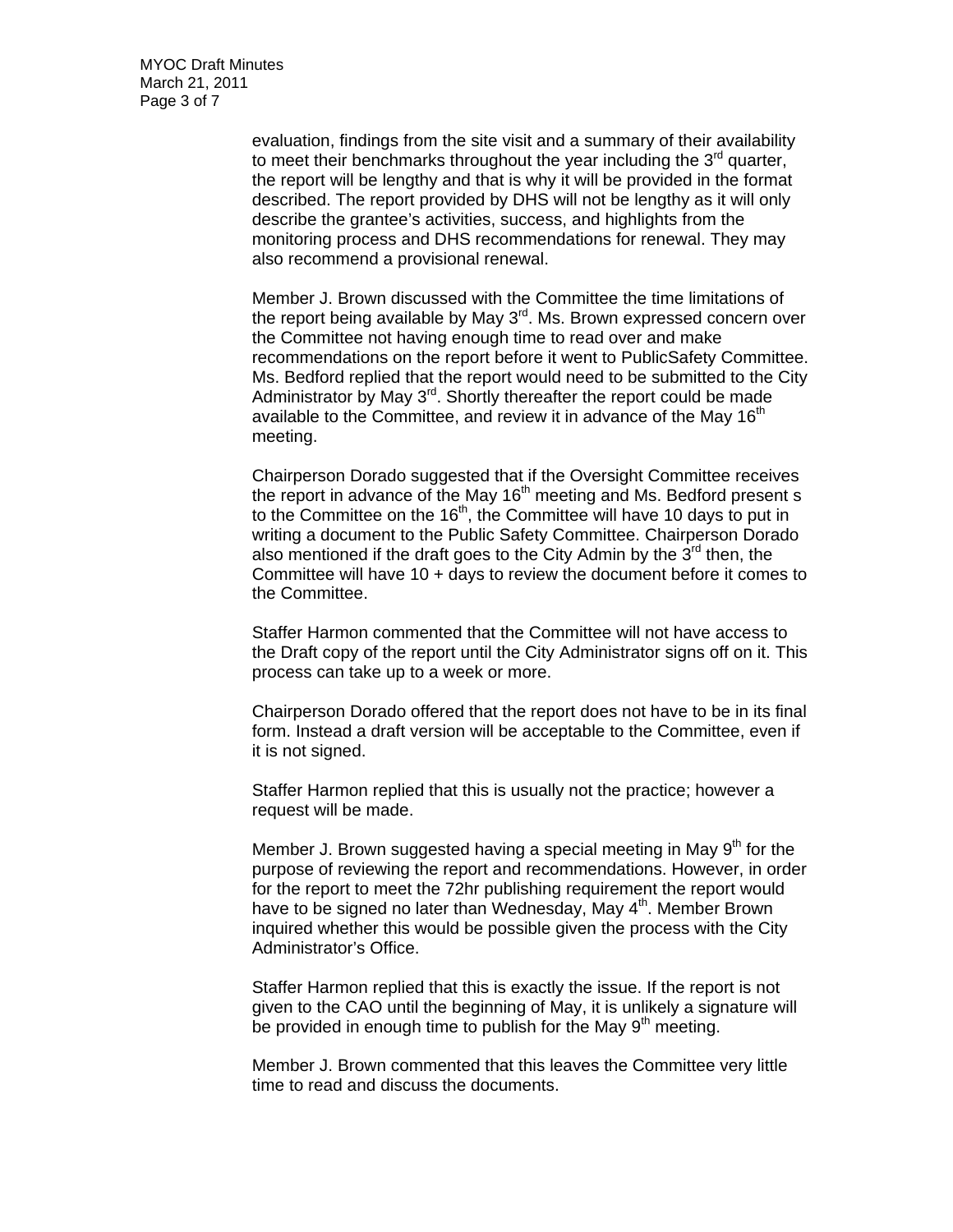MYOC Draft Minutes March 21, 2011 Page 4 of 7

> Chairperson Dorado reiterated that he would like the Committee to obtain an unsigned Draft copy to be placed in the packet for the Oversight Committee.

> Staffer Harmon replied that once DHS submits a copy of the report to the CAO, she would work with the CAO to see if an unsigned Draft copy could be made available to put in the packet.

Member Shelby requested a copy of actions made in year one and year two by the Oversight Committee in preparation for reading the draft for year three.

Member Barnett offered that everyone in the Committee will have to review past recommendations as well and determine whether the recommendations seem reasonable based not only on information that we can take a look at, but the history.

Member J. Brown offered that the previous RDA recommendations have the same information.

Member Barnett replied that he would like to look at information from the  $1<sup>st</sup>$  year evaluation,  $2<sup>nd</sup>$  year evaluation, in order to make an intelligent decision instead of endorsing the recommendations of staff. He suggested that we not worry about getting the decision to the City Council by June. They will have to make the decision anyway. Instead they should focus on getting something to the City Council by next September. Then the Council can decide what they want to do in the next cycle. It is too late to affect this budget cycle. The same programs will be funded. Instead it is better to focus on who should be funded in the next cycle and write a thoughtful commentary. Nothing effective can be done by June regarding third year funding.

Member J. Brown inquired where in the process DHS was in regard to RFP funding for the next 2-3 years.

Ms. Bedford replied that her department is in consultation with the Mayor's Office and City Administrator's Office. It would be released in the late Fall after coming to the Oversight Committee. Ms. Bedford encouraged participation in the site visits because it would provide a more hands on feel for discussions about the future RFP.

Chairperson Dorado asked the Committee whether they wanted to participate in the May 24<sup>th</sup> Public Safety Committee. Member Brown replied that she would not want to foreclose any future opportunity to discuss what is brought up in the report.

Chairperson Dorado offered to the group is requesting to get something out of the City Administrator's Office in a draft version, barring that they will look at what comes out at a signed copy from the CAO, for the meeting on the  $16<sup>th</sup>$ . There will be no special meeting in May prior to the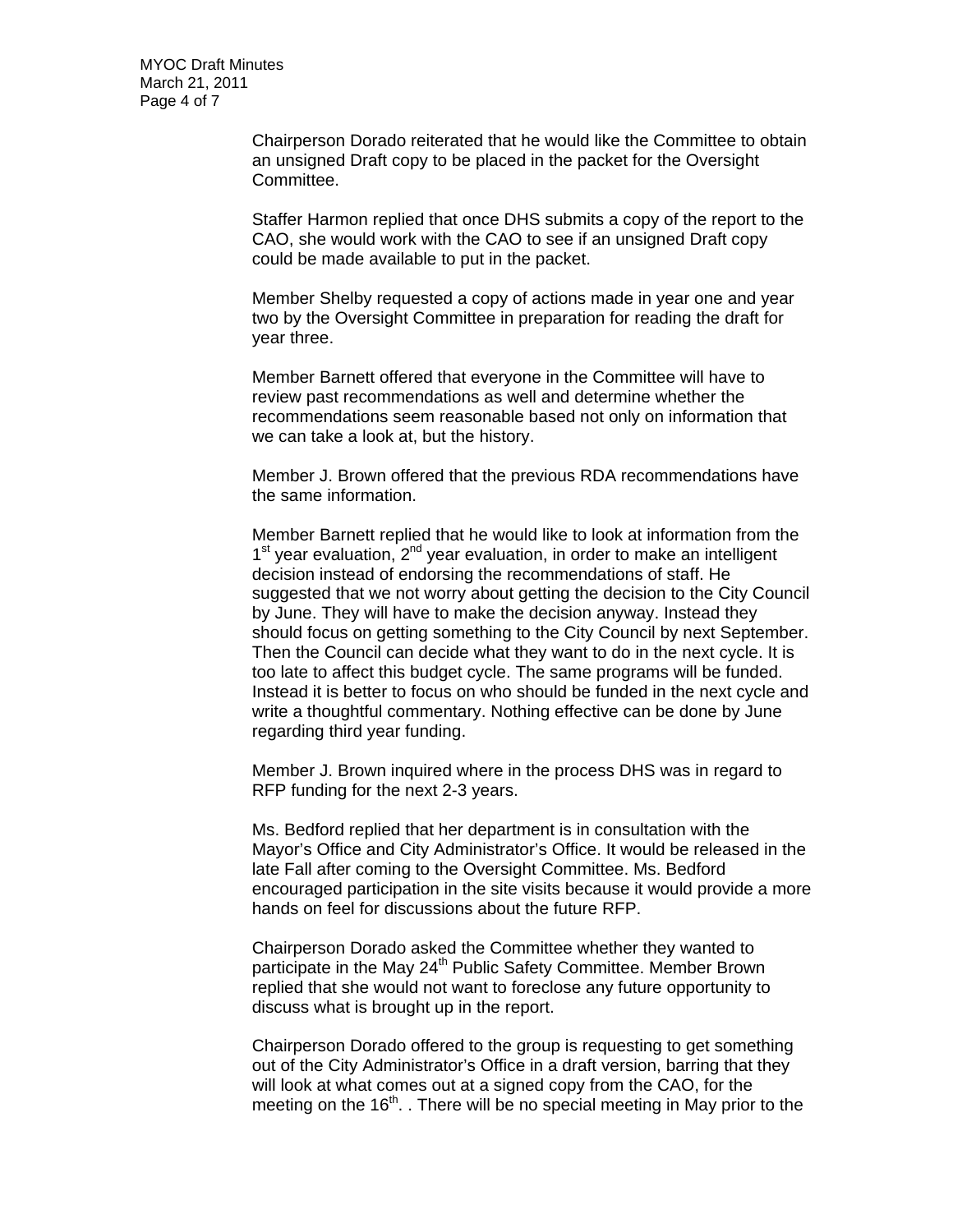MYOC Draft Minutes March 21, 2011 Page 5 of 7

> meeting on the  $16<sup>th</sup>$  with the understanding that something will provided at least 72 hrs in advance to read and review.

> Member Brown expressed that the purpose of putting this item on the agenda was not only to discuss internally how to be more effective as an Oversight Committee but also how to engage City government both in gathering information as well as engaging in communication and sharing recommendations and communications out of the Oversight Committee and what the appropriate forum is. An example of this is engaging the CPAB. There seems to be an integral relationship between the two and suggested that on a regular basis to have a representative or multiple representatives attend the CPAB. Member Barnett has done an excellent job of this but each member has to stand up and make a commitment on a rotating basis to establish that communication, by our presence at their meetings. Secondly she would like to see a joint meeting with the CPAB around strengthening the NCPC's and their ability to both reach out to the communities that they are serving, and in an organized way assess the needs of the community and communicate projects to the PSO's in ways that can be put into the data system and in a way that can be monitored. Claudia Albano and her team are essential to that discussion.

**Motion:** Member J. Brown made a motion that they have on a rotating basis a member who attends the CPAB to convey information from the Committee, ask appropriate questions based on work the Oversight committee has done or to raise questions during the course of that meeting relating to our own work and create a conduit of information going back and forth between the Oversight committee and the CPAB and that we request staff to go ahead and arrange a joint meeting on the issue of strengthening the NCPC's.

Motion was seconded my Member Barnett.

**Amended Motion:** Member Forte stated that he agreed with Member J. Brown and recalled that discussion about representation at the Rules Committee and the PSC. As a friendly amendment recommend expanding the motion made by Member J. Brown to include the PSC and Rules Committee.

Member J. Brown accepted the amendment.

Member Barnett continued the conversation by recalling a calendar of events that the Committee committed to addressing. That process should resort in the form of a report to the PSC. The issues may not always include members of the CPAB, but often it would because it might be in their area of interest. Member Barnett made the point that in order to pass the motion there must be details in it that discuss how it is going to work. It is important to define more precisely in this motion "regular presence." Maybe this should be put in our by-laws how it should work so that when people become part of this Committee they see and understand what we are trying to accomplish.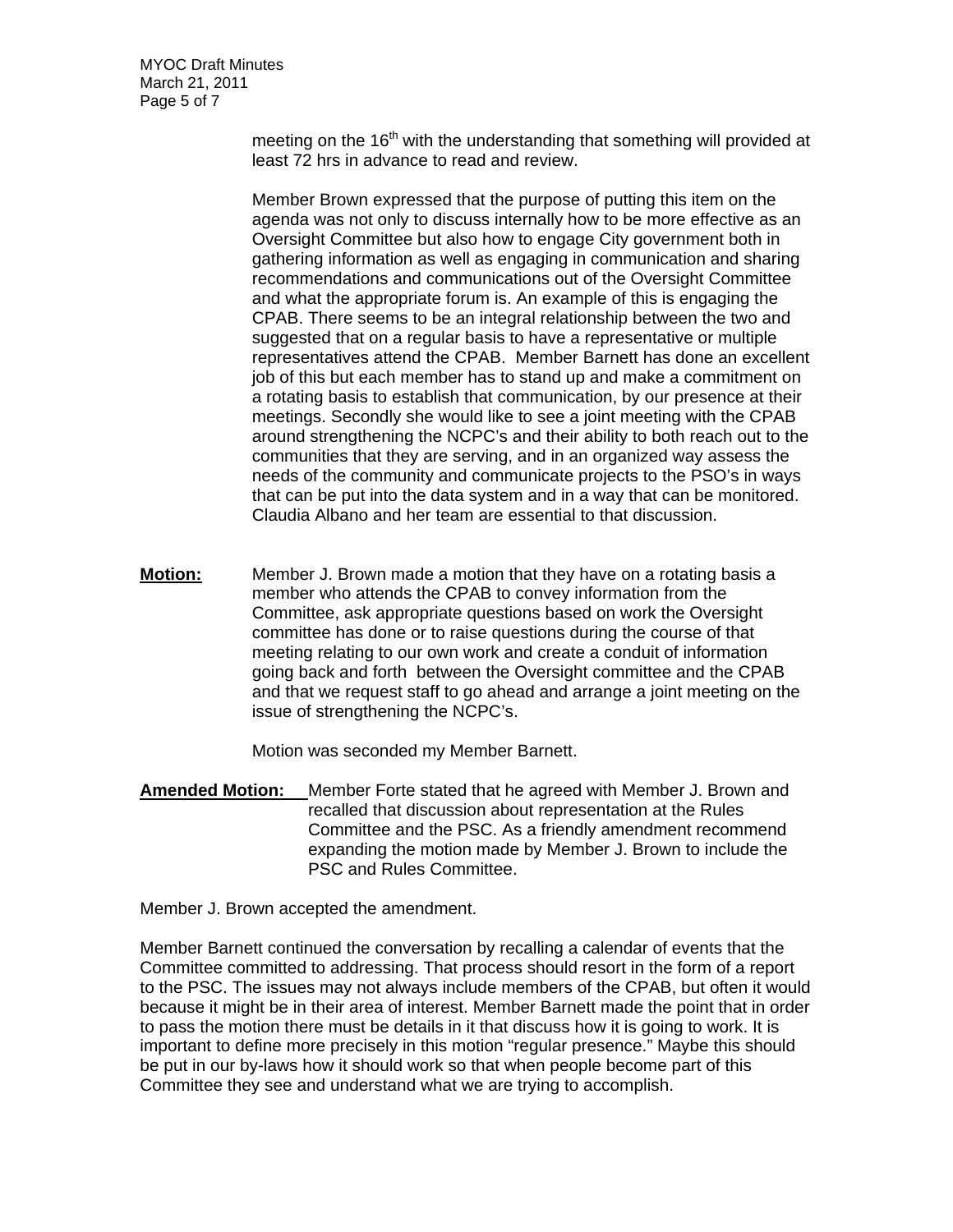MYOC Draft Minutes March 21, 2011 Page 6 of 7

Member Sturdivant commented asked the Committee how they see the Oversight Committee functioning. Specifically, as a member of the OFCY Committee and as an organizer he may have a different understanding of what oversight means. How does this streamlining of information work with the Oversight Committee? He is lost as to what it was, is, and is trying to become.

Member Barnett responded by asking what he would like it to be?

Member Shelby interjected and requested information on what the group's functions and activities have been. To date all she has received is the agenda. Member Shelby acknowledged that the agenda was helpful, however there was still an initial amount of information that she needs and requires.

Member Shelby also commented that she liked the original motion and the friendly amendment. However, she would not personally be in a position to be able to attend due to her rigorous professional schedule. However, she is present on the Committee because of her experience with oversight, grants, and funding which gives her a different perspective.

Chairperson Dorado offered that he would provide information to Members Shelby and Sturdivant on the past, present, and future direction of the Committee.

**Amended Motion:** Member J. Brown amended her motion to include that the person responsible for attending the PSC and or the CPAB will be the chair of the ad-hoc Committee and his or her designee that prepared the subject matter report that is being presented. There is a calendar of monthly reports that will provide to the oversight Committee that will be discussed/ recommendations will be made and voted on. The goal is that this information and or recommendation shall go on as appropriate to the CPAB, PSC, and Council. There is somebody that would be the chair of the adhoc committee. That person would be responsible for making those presentations, at the aforementioned committee meetings on the subsequent month in order to get that item on the agenda and to discuss it fully with the appropriate committee. Regardless of whether there is a report going forward to any of these Committees, members of the Oversight Committee shall still have a presence at these meetings regardless of whether a report has been prepared.

Member Barnett stated for the record that the scheduled reports referenced in the motion are documented on page 4 of the minutes of the "special" meeting of Jan 24<sup>th</sup>. Members of this committee responsible for the monthly report were documented on pg 4 on the minutes.

# **Action:** Motion approved

**Item: 5 Agenda Building, Regular Meeting of April 18, 2011**  The discussion was led my Chairperson Dorado.